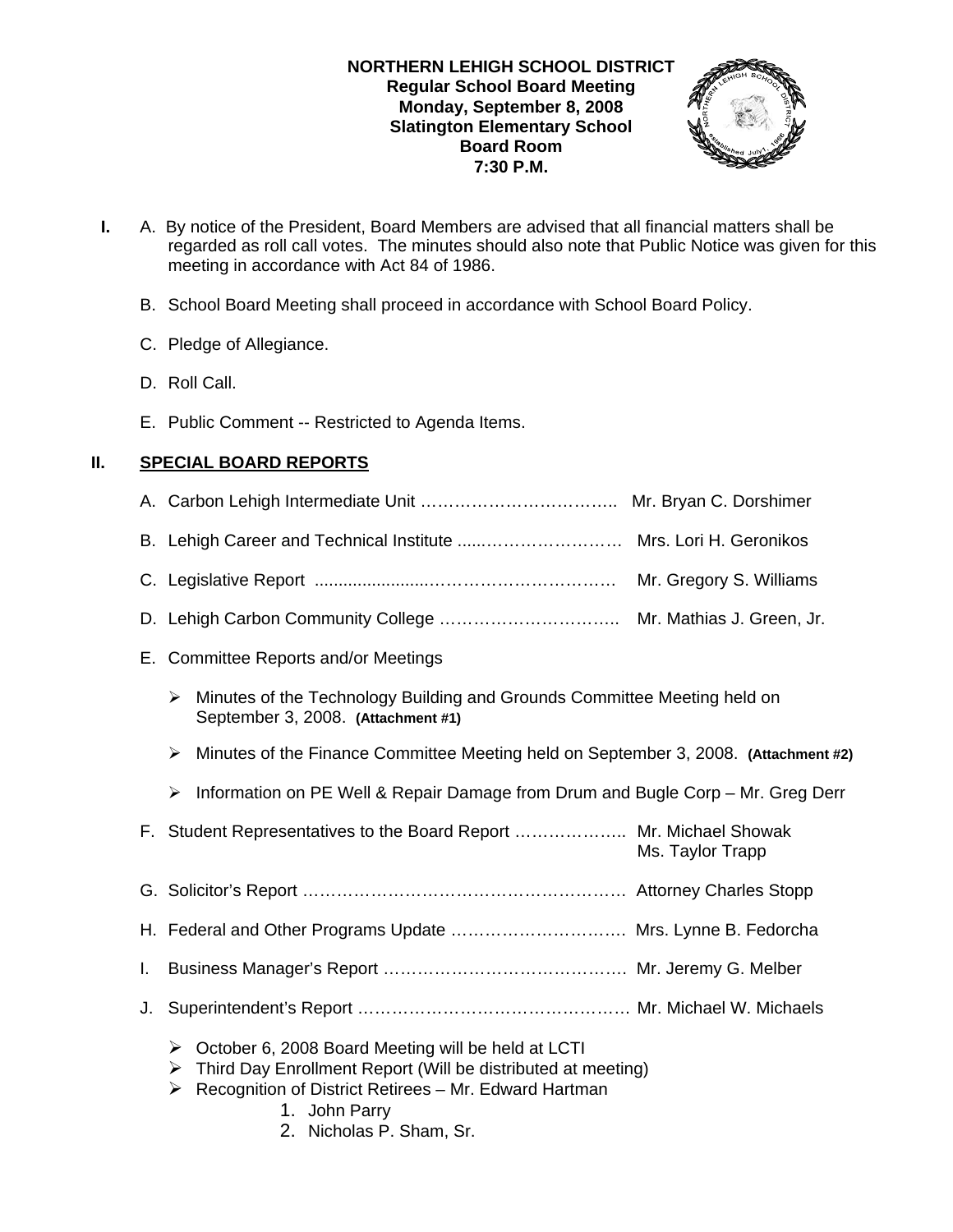### **III. PERSONNEL**

- A. Substitute
	- 1. Instructional

Approve the following substitute teachers for the 2008-2009 school year at the 2008-2009 substitute teacher rates as approved on the Supplementary Personnel Salary Schedule:

Jenna Wassmer – Elementary

- 2. Non-Instructional
	- a. Approve the following individuals as substitute cafeteria workers for the 2008-2009 school year at the 2008-2009 substitute rate as approved on the Supplementary Personnel Salary Schedule:

Heather Kuntz

b. Approve the following individuals as substitute aides for the 2008-2009 school year at the 2008-2009 substitute rate as approved on the Supplementary Personnel Salary Schedule:

Heather Kuntz

### B. Co-Curricular Appointments 2008-2009

Kimberly Jones Future Business Leaders of American Advisor \$530.76

C. Game Workers – 2008-2009

 Approve the following list of people as Game Workers for the 2008-2009 school year. Game Workers consist of ticket sellers and takers, game announcers, scoreboard operators, timers, field judges, scorekeepers. Rate of pay is consistent with the rates approved on the 2008- 2009 Supplementary Personnel Salary Schedule.

 Terry Bowman Elizabeth Case Kelly Follweiler Stephen Haas Dave Humenik Kathleen Reese Jessica Schoenberger Amy Zeiser

D. Salary Adjustments

Acknowledge the following teachers who have completed the requirements per the Collective Bargaining Agreement that would entitle them to a salary increase for the 2008-2009 school year:

| Michael Hammond |              |
|-----------------|--------------|
| From:           | Step 5B      |
| To∶             | Step $5B+24$ |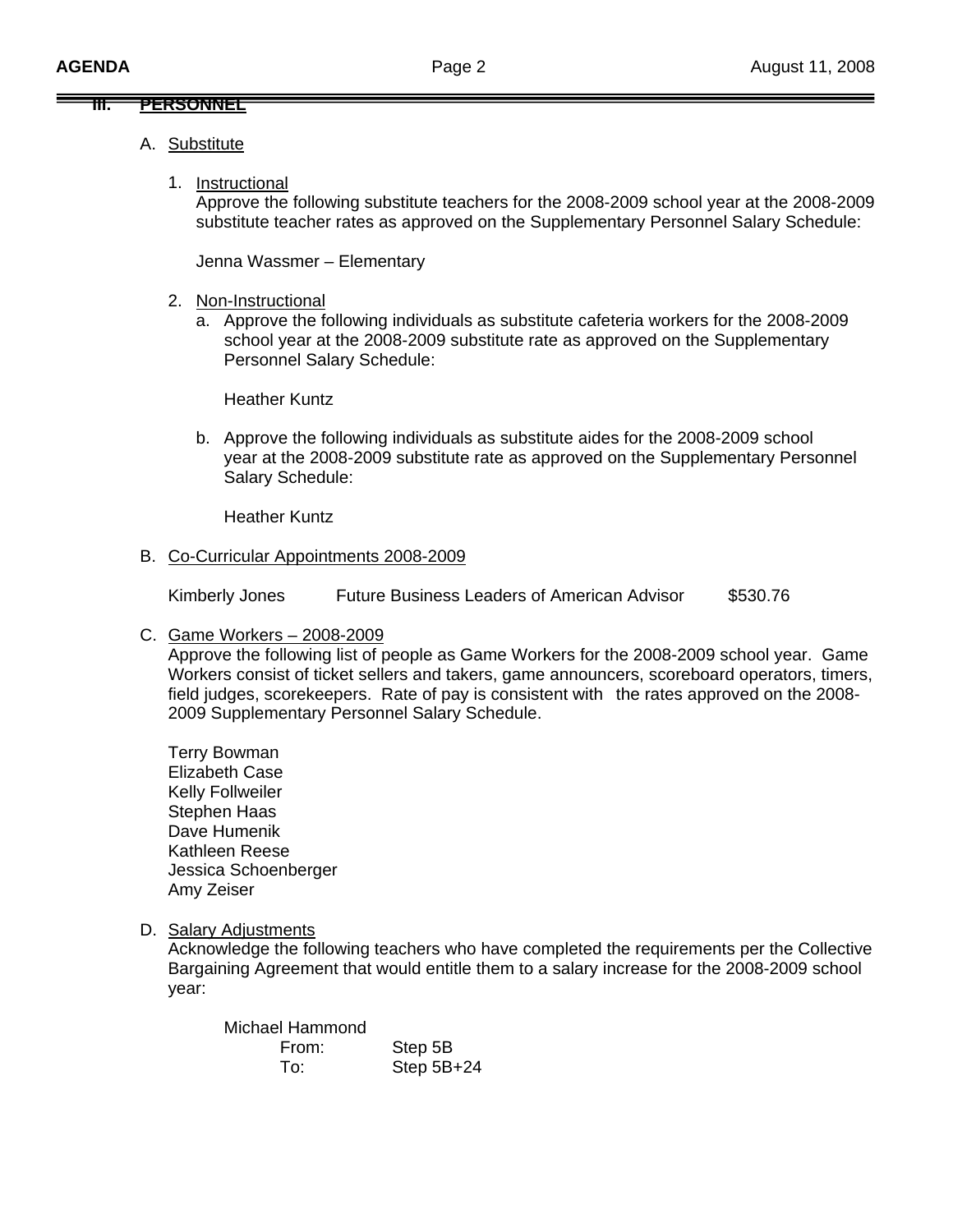## **IV. CONFERENCES**

A. Heather Rehrig – 2008 ASPP Conference – Resilience and the Role of the School Psychologist – October 14-16, 2008 – Ramada Inn, State College, PA – Registration: \$290.00, Lodging: \$240.00, Travel: \$160.00, Meals: \$50.00 – Total Approximate Cost: \$740.00 – Funding: School Psychologist Budget **(Attachment #3)**

## **V. POLICY**

A. Field Trips - German-American Exchange Group\*

 September 30, 2008 – Amish County, Lancaster PA October 2, 2008 – Philadelphia, PA – Liberty Bell, Independence Hall, Christ Church, etc. October 6, 2008 – New York City, NY – Empire State Building, Times Square, Broadway **\*Funded by approved budget requests and fundraising** 

#### **VI. CURRICULUM AND INSTRUCTION**

**VII. OLD BUSINESS**

#### **VIII. NEW BUSINESS**

#### A. *Resolution*

Lehigh Carbon Community College – Capital Project – Purchase of 100 Acres more or less

**RESOLVED** that in accordance with Section 2.2 of the Rules, Regulations and Procedures for Lehigh Carbon Community College ("College"), the Board of Directors hereby approves purchase of 100 acres more or less located adjacent to the College from KidsPeace Corporation, for a cost of \$1,680,000.00 plus applicable Closing Costs, provided the College secures the funds or financing without local sponsor contribution and the purchase is approved by the Pennsylvania Department of Education and the College's sponsor in accordance with Section 2.2 of the Rules, Regulations and Procedures for Lehigh Carbon Community College.

### **IX. FINANCIAL**

- A. Approve the Following List of Bills:
	- 1. General Fund month of August
	- 2. Cafeteria Fund month of August
	- 3. Capital Projects month of August
	- 4. Athletic Fund month of August
	- 5. MS Student Activity Account month of August
	- 6. HS Student Activity Account month of August
- B. Authorize administration to purchase a Simplex upgrade package for the panel at Peters Elementary. Estimated cost for the upgrade including parts, labor and installation is \$3,997.00. **(Attachment #4)**
- C. Authorize administration to participate with the consortium to hire TSA Consulting for the third party administration of the district's 403B program, effective immediately. 403B tax changes will begin taking effect January 1, 2009. Incurred costs to the district will be \$162.00 per month beginning January 2009.

## **X. LEGAL**

**XI. CORRESPONDENCE**

### **XII.** I**NFORMATION**